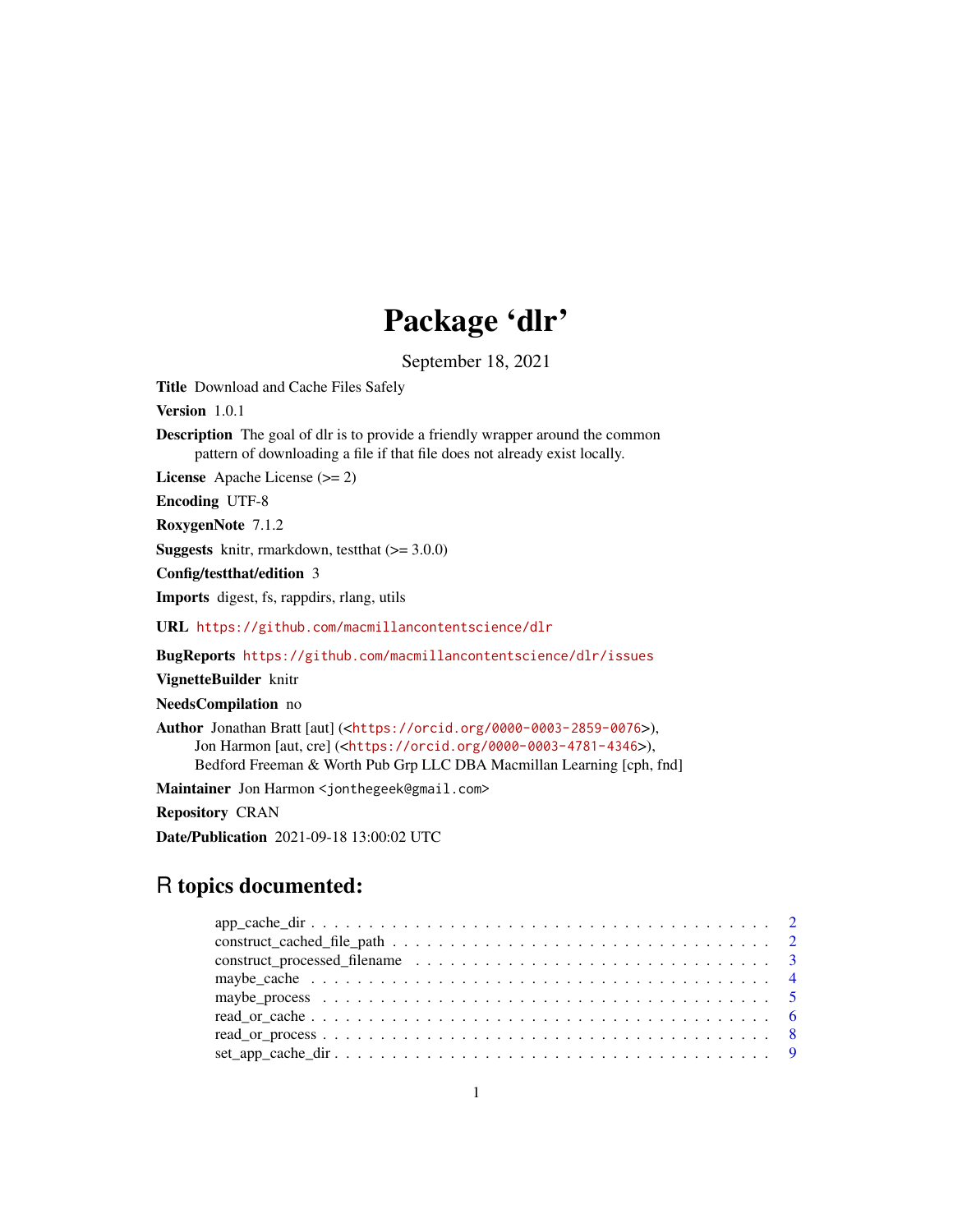#### <span id="page-1-0"></span>**Index** [11](#page-10-0)

<span id="page-1-1"></span>

#### Description

App cache directories can depend on the user's operating system and an overall R\_USER\_CACHE\_DIR environment variable. We also respect a per-app option (appname.dir), and a per-app environment variable (APPNAME\_CACHE\_DIR. This function returns the path that will be used for a given app's cache.

#### Usage

```
app_cache_dir(appname)
```
#### Arguments

appname Character; the name of the application that will "own" the cache, such as the name of a package.

#### Value

The full path to the app's cache directory.

#### Examples

```
app_cache_dir("myApp")
```
construct\_cached\_file\_path

*Construct Cache Path*

#### Description

Construct the full path to the cached version of a file within a particular app's cache, using the source path of the file to make sure the cache filename is unique.

#### Usage

```
construct_cached_file_path(source_path, appname, extension = "")
```
#### Arguments

| source_path | Character scalar; the full path to the source file.                                                 |
|-------------|-----------------------------------------------------------------------------------------------------|
| appname     | Character; the name of the application that will "own" the cache, such as the<br>name of a package. |
| extension   | Character scalar; an optional filename extension.                                                   |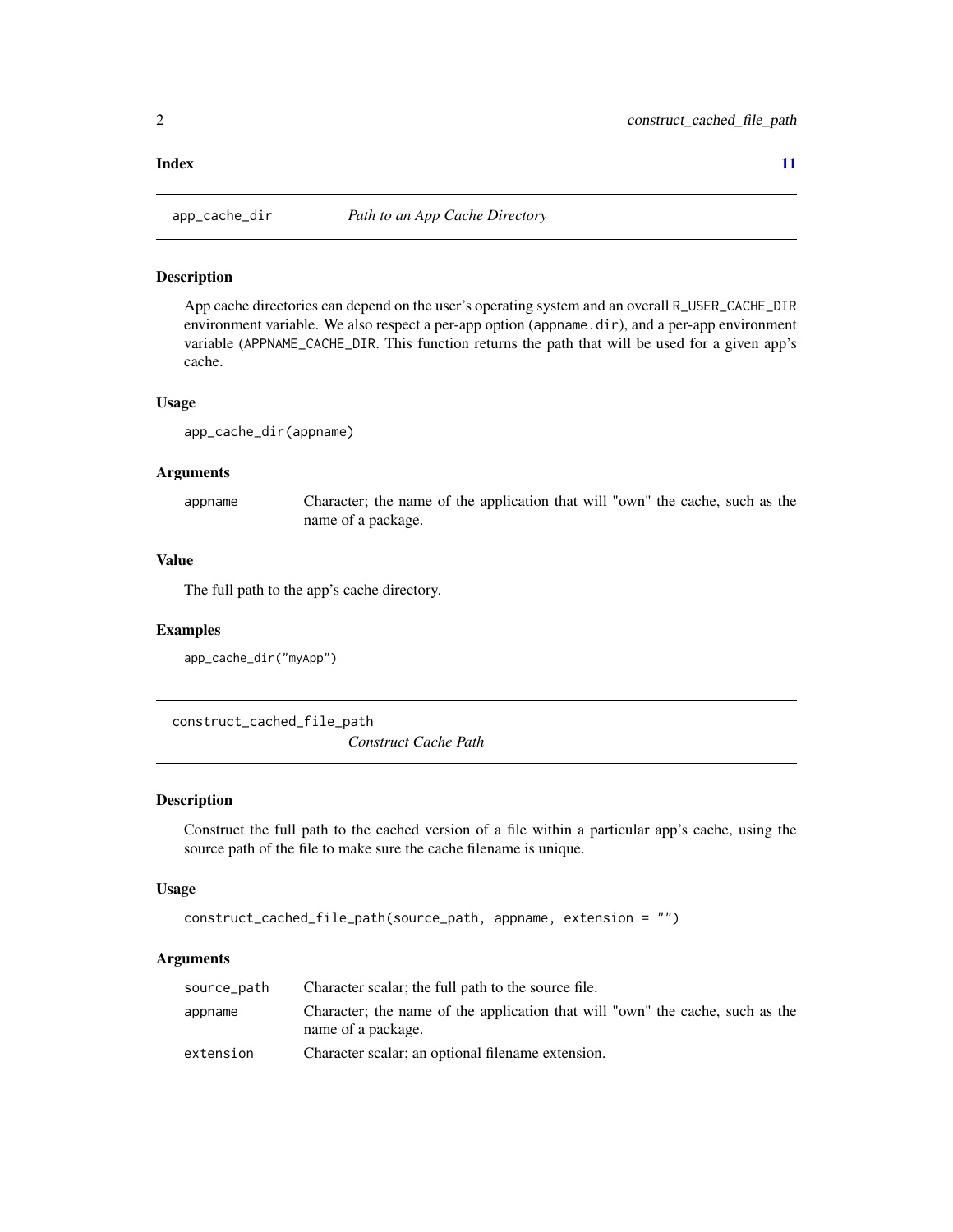#### <span id="page-2-0"></span>Value

The full path to the processed version of source\_path in the app's cache directory.

#### Examples

```
construct_cached_file_path(
  source_path = "my/file.txt",
  appname = "dlr",
  extension = "rds"
\mathcal{L}
```

```
construct_processed_filename
                        Construct Processed Filename
```
#### Description

Given the path to a file, construct a unique filename using the hash of the path.

#### Usage

```
construct_processed_filename(source_path, extension = "")
```
#### Arguments

| source_path | Character scalar; the full path to the source file. |
|-------------|-----------------------------------------------------|
| extension   | Character scalar; an optional filename extension.   |

#### Value

A unique filename for a processed version of the file.

#### Examples

```
construct_processed_filename(
  source_path = "my/file.txt",
  extension = "rds"
)
```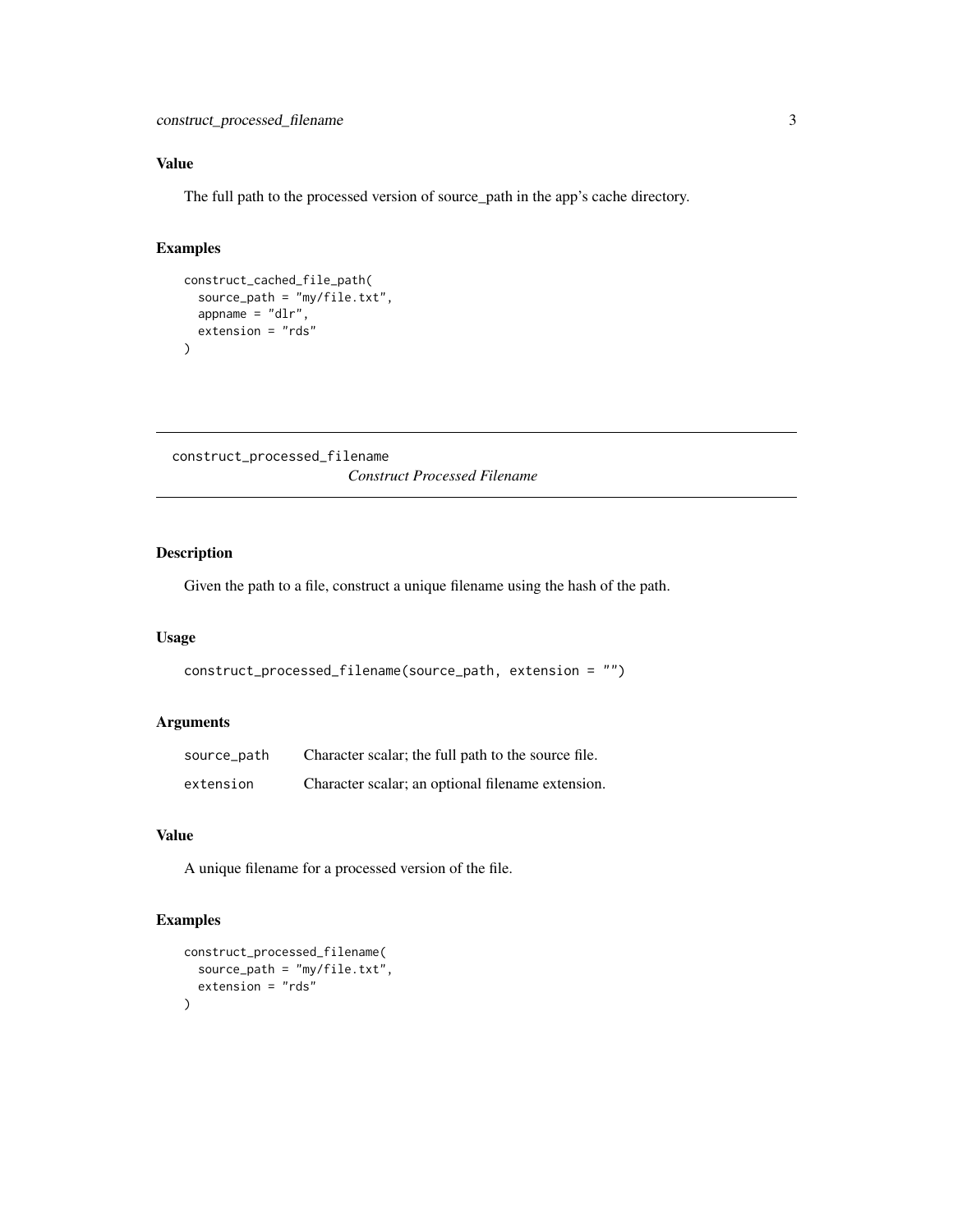<span id="page-3-0"></span>

#### Description

This function wraps [maybe\\_process](#page-4-1), specifying the app's cache directory.

#### Usage

```
maybe_cache(
  source_path,
  appname,
 filename = construct_processed_filename(source_path),
 process_f = readRDS,
 process_args = NULL,
 write_f = saveRDS,
 write_args = NULL,
  force_process = FALSE
)
```
#### Arguments

| source_path   | Character scalar; the path to the raw file. Paths starting with http://, http://,<br>http://, or http:// will be downloaded to a temp file if the processed version<br>is not already available.                                 |
|---------------|----------------------------------------------------------------------------------------------------------------------------------------------------------------------------------------------------------------------------------|
| appname       | Character; the name of the application that will "own" the cache, such as the<br>name of a package.                                                                                                                              |
| filename      | Character; an optional filename for the cached version of the file. By default, a<br>filename is constructed using construct_processed_filename                                                                                  |
| process_f     | A function or one-sided formula to use to process the source file. source_path<br>will be passed as the first argument to this function. Defaults to read_f.                                                                     |
| process_args  | An optional list of additional arguments to process_f.                                                                                                                                                                           |
| write_f       | A function or one-sided formula to use to save the processed file. The processed<br>object will be passed as the first argument to this function, and target_path<br>will be passed as the second argument. Defaults to saveRDS. |
| write_args    | An optional list of additional arguments to write_f.                                                                                                                                                                             |
| force_process | A logical scalar indicating whether we should process the source file even if the<br>target already exists. This can be particularly useful if you wish to redownload<br>a file.                                                 |

#### Value

The normalized target\_path.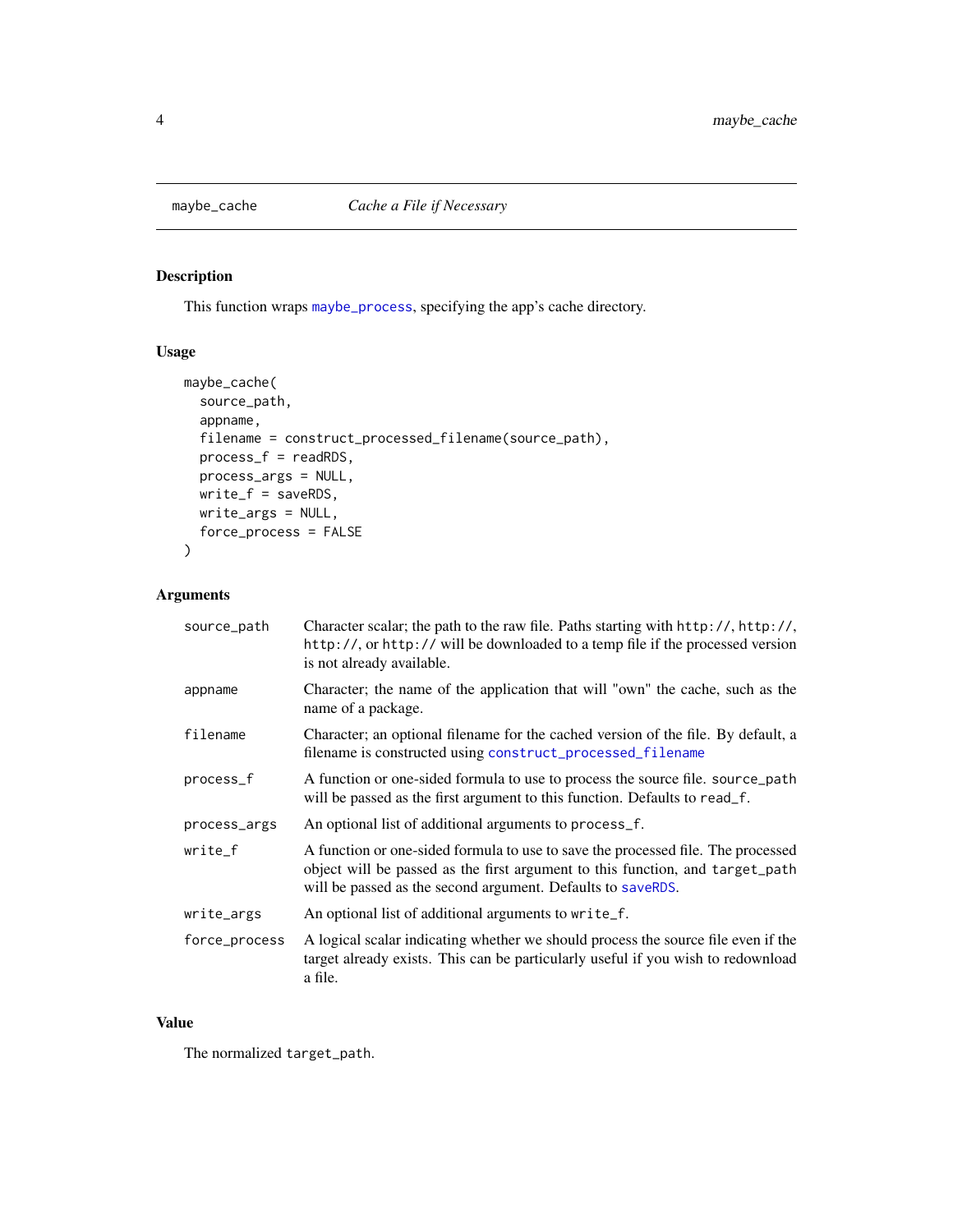#### <span id="page-4-0"></span>maybe\_process 5

#### Examples

```
if (interactive()) {
 target_path <- maybe_cache(
    "https://query.data.world/s/owqxojjiphaypjmlxldsp566lck7co",
   appname = "dlr",process_f = read.csv
 \lambdatarget_path
 unlink(target_path)
}
```
<span id="page-4-1"></span>maybe\_process *Process a File if Necessary*

#### Description

Sometimes you just need to get a processed file to a particular location, without reading the data. For example, you might need to download a lookup table used by various functions in a package, independent of a particular function call that needs the data. This function does the processing if it hasn't already been done.

#### Usage

```
maybe_process(
  source_path,
  target_path,
  process_f = readRDS,
 process_args = NULL,
 write_f = saveRDS,
 write_args = NULL,
  force_process = FALSE
\mathcal{L}
```
#### Arguments

| source_path  | Character scalar; the path to the raw file. Paths starting with http://, http://,<br>http://, or http:// will be downloaded to a temp file if the processed version<br>is not already available.                                 |
|--------------|----------------------------------------------------------------------------------------------------------------------------------------------------------------------------------------------------------------------------------|
| target_path  | Character scalar; the path where the processed version of the file should be<br>stored.                                                                                                                                          |
| process_f    | A function or one-sided formula to use to process the source file. source_path<br>will be passed as the first argument to this function. Defaults to read_f.                                                                     |
| process_args | An optional list of additional arguments to process_f.                                                                                                                                                                           |
| write_f      | A function or one-sided formula to use to save the processed file. The processed<br>object will be passed as the first argument to this function, and target_path<br>will be passed as the second argument. Defaults to saveRDS. |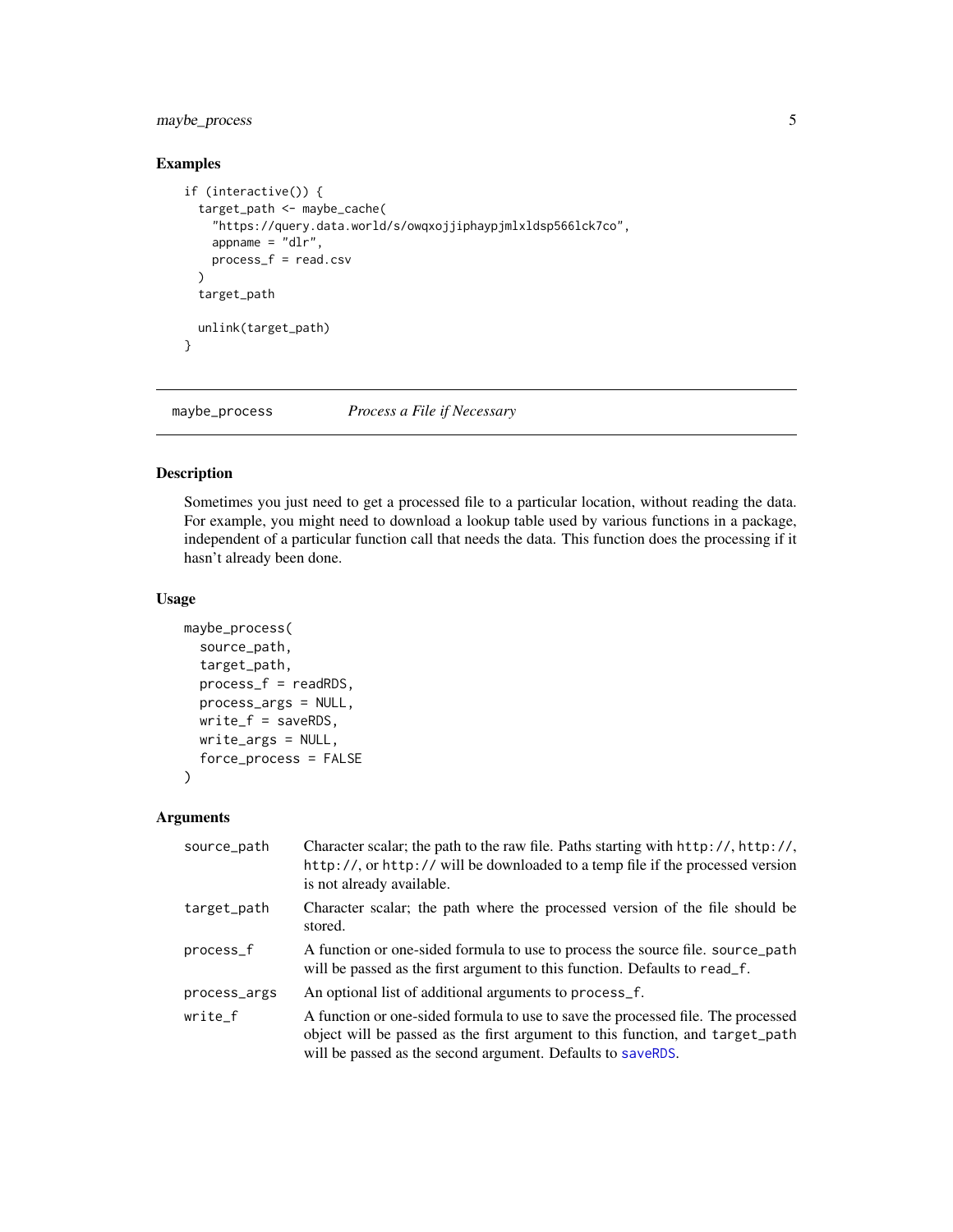<span id="page-5-0"></span>write\_args An optional list of additional arguments to write\_f. force\_process A logical scalar indicating whether we should process the source file even if the target already exists. This can be particularly useful if you wish to redownload a file.

#### Value

The normalized target\_path.

#### Examples

```
if (interactive()) {
 temp_filename <- tempfile()
 maybe_process(
    "https://query.data.world/s/owqxojjiphaypjmlxldsp566lck7co",
   target_path = temp_filename,
   process_f = read.csv
 \lambdaunlink(temp_filename)
}
```
read\_or\_cache *Read or Cache a File*

#### Description

This function wraps [read\\_or\\_process](#page-7-1), specifying an app's cache directory as the target directory.

#### Usage

```
read_or_cache(
  source_path,
  appname,
  filename = construct_processed_filename(source_path),
 process_f = readRDS,
 process_args = NULL,
  read_f = readRDS,
  read_args = NULL,
 write_f = saveRDS,
 write_args = NULL,
  force_process = FALSE
\mathcal{E}
```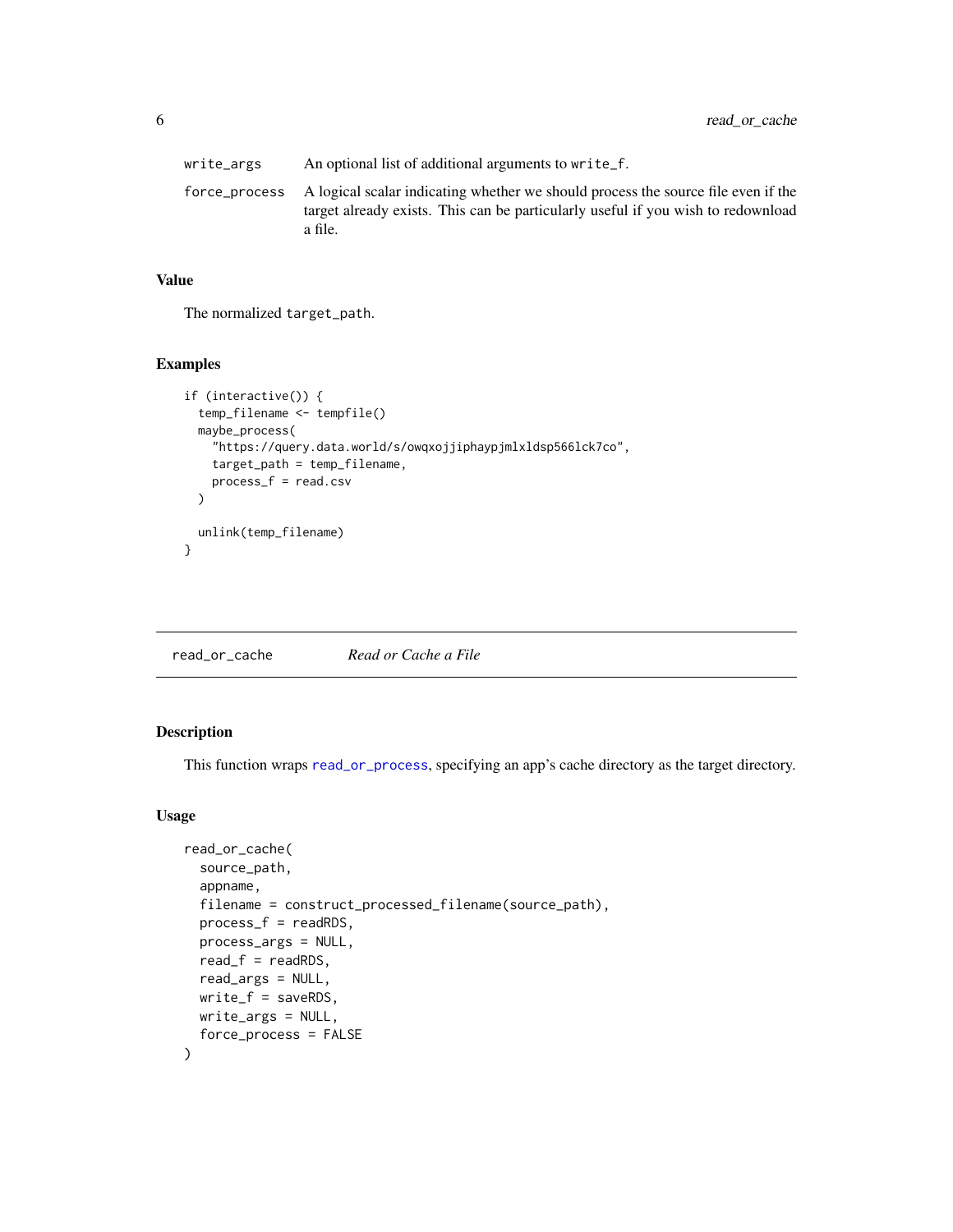#### <span id="page-6-0"></span>Arguments

| source_path   | Character scalar; the path to the raw file. Paths starting with http://, http://,<br>http://, or http:// will be downloaded to a temp file if the processed version<br>is not already available.                                 |
|---------------|----------------------------------------------------------------------------------------------------------------------------------------------------------------------------------------------------------------------------------|
| appname       | Character; the name of the application that will "own" the cache, such as the<br>name of a package.                                                                                                                              |
| filename      | Character; an optional filename for the cached version of the file. By default, a<br>filename is constructed using construct_processed_filename                                                                                  |
| process_f     | A function or one-sided formula to use to process the source file. source_path<br>will be passed as the first argument to this function. Defaults to read_f.                                                                     |
| process_args  | An optional list of additional arguments to process_f.                                                                                                                                                                           |
| $read_f$      | A function or one-sided formula to use to read the processed file. target_path<br>will be passed as the first argument to this function. Defaults to readRDS.                                                                    |
| read_args     | An optional list of additional arguments to read_f.                                                                                                                                                                              |
| write_f       | A function or one-sided formula to use to save the processed file. The processed<br>object will be passed as the first argument to this function, and target_path<br>will be passed as the second argument. Defaults to saveRDS. |
| write_args    | An optional list of additional arguments to write_f.                                                                                                                                                                             |
| force_process | A logical scalar indicating whether we should process the source file even if the<br>target already exists. This can be particularly useful if you wish to redownload<br>a file.                                                 |

#### Value

The processed object.

#### Examples

```
if (interactive()) {
  austin_smoke_free <- read_or_cache(
    "https://query.data.world/s/owqxojjiphaypjmlxldsp566lck7co",
    appname = "dlr",
    process_f = read.csv
  \mathcal{L}head(austin_smoke_free)
}
if (interactive()) {
  # Calling the function a second time gives the result instantly.
  austin_smoke_free <- read_or_cache(
    "https://query.data.world/s/owqxojjiphaypjmlxldsp566lck7co",
    appname = "dlr",process_f = read.csv
  \lambdahead(austin_smoke_free)
}
```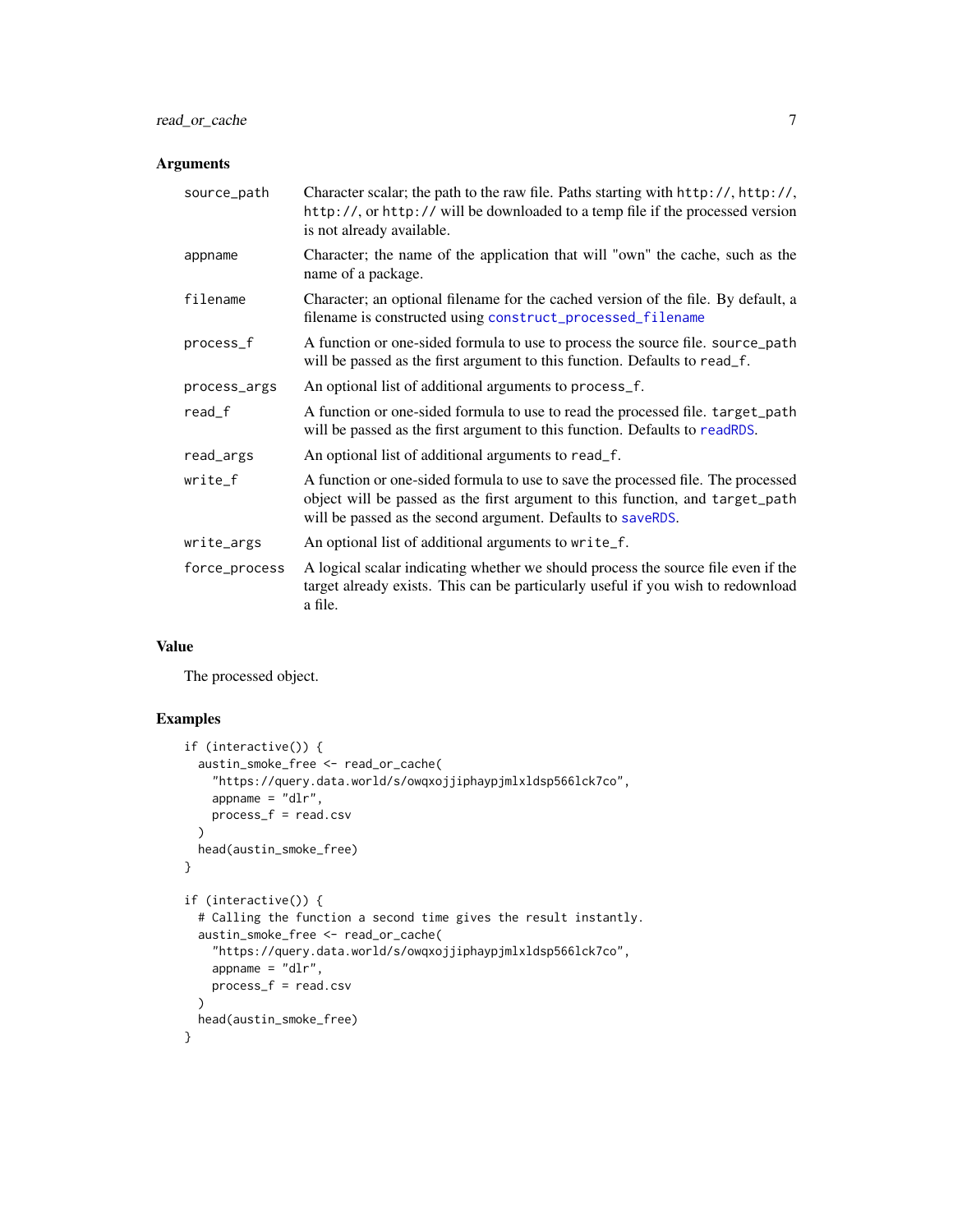```
if (interactive()) {
 # Remove the generated file.
 unlink(
   construct_cached_file_path(
      "https://query.data.world/s/owqxojjiphaypjmlxldsp566lck7co"
   )
 \lambda}
```
<span id="page-7-1"></span>read\_or\_process *Read or Process a File*

#### Description

Often, a file must be processed before being usable in R. It can be useful to save the processed contents of that file in a standard format, such as RDS, so that the file does not need to be processed the next time it is loaded.

#### Usage

```
read_or_process(
  source_path,
  target_path,
 process_f = readRDS,
 process_args = NULL,
  read_f = readRDS,
 read_args = NULL,
 write_f = saveRDS,
 write_args = NULL,
  force_process = FALSE
)
```
#### Arguments

| source_path  | Character scalar; the path to the raw file. Paths starting with $http://http://,http://,$<br>http://, or http:// will be downloaded to a temp file if the processed version<br>is not already available. |
|--------------|----------------------------------------------------------------------------------------------------------------------------------------------------------------------------------------------------------|
| target_path  | Character scalar; the path where the processed version of the file should be<br>stored.                                                                                                                  |
| process_f    | A function or one-sided formula to use to process the source file. source path<br>will be passed as the first argument to this function. Defaults to read_f.                                             |
| process_args | An optional list of additional arguments to process_f.                                                                                                                                                   |
| read f       | A function or one-sided formula to use to read the processed file. target_path<br>will be passed as the first argument to this function. Defaults to readRDS.                                            |
| read_args    | An optional list of additional arguments to read_f.                                                                                                                                                      |

<span id="page-7-0"></span>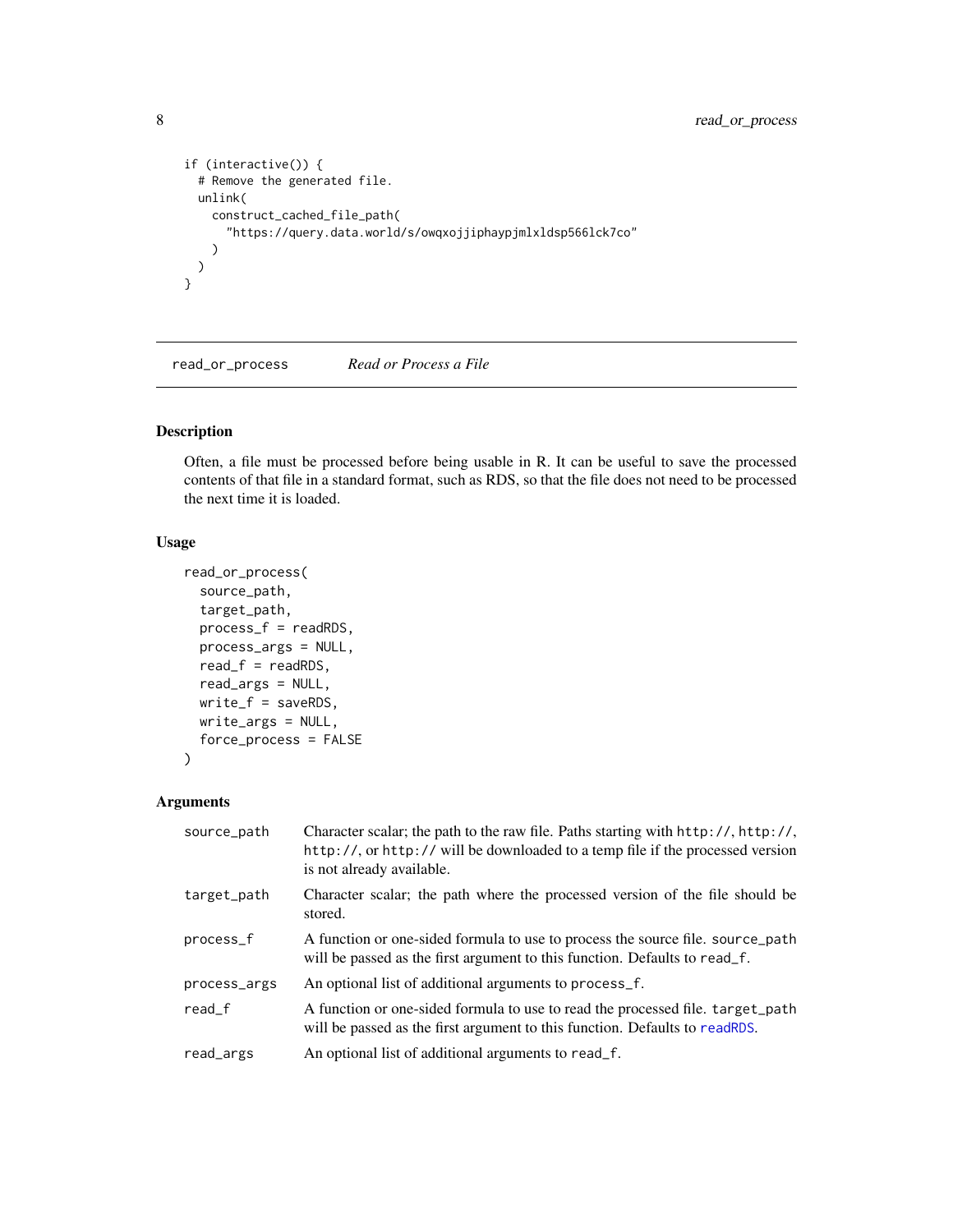<span id="page-8-0"></span>

| write f       | A function or one-sided formula to use to save the processed file. The processed<br>object will be passed as the first argument to this function, and target path<br>will be passed as the second argument. Defaults to saveRDS. |
|---------------|----------------------------------------------------------------------------------------------------------------------------------------------------------------------------------------------------------------------------------|
| write_args    | An optional list of additional arguments to write f.                                                                                                                                                                             |
| force_process | A logical scalar indicating whether we should process the source file even if the<br>target already exists. This can be particularly useful if you wish to redownload<br>a file.                                                 |

#### Value

The processed object.

#### Examples

```
if (interactive()) {
 temp_filename <- tempfile()
 austin_smoke_free <- read_or_process(
    "https://query.data.world/s/owqxojjiphaypjmlxldsp566lck7co",
   target_path = temp_filename,
   process_f = read.csv
 )
 head(austin_smoke_free)
}
# Calling the function a second time gives the result instantly.
if (interactive()) {
 austin_smoke_free <- read_or_process(
    "https://query.data.world/s/owqxojjiphaypjmlxldsp566lck7co",
   target_path = temp_filename,
   process_f = read.csv
 )
 head(austin_smoke_free)
}
if (interactive()) {
 # Remove the generated file.
 unlink(temp_filename)
}
```
set\_app\_cache\_dir *Set a Cache Directory for an App*

#### Description

Override the default paths used by [app\\_cache\\_dir](#page-1-1).

#### Usage

```
set_app_cache_dir(appname, cache_dir = NULL)
```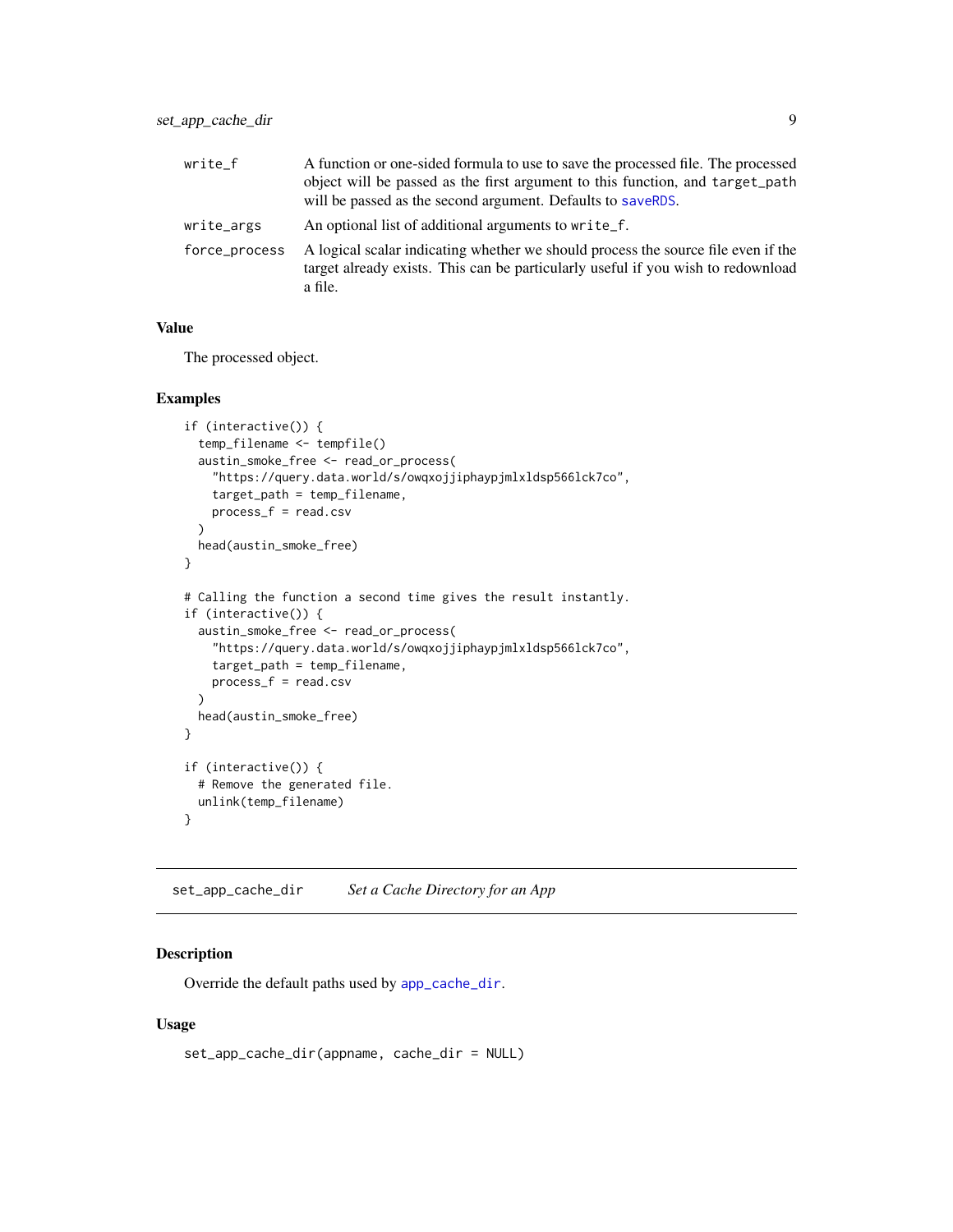#### <span id="page-9-0"></span>Arguments

| appname   | Character; the name of the application that will "own" the cache, such as the |
|-----------|-------------------------------------------------------------------------------|
|           | name of a package.                                                            |
| cache dir | Character scalar; a path to a cache directory.                                |

#### Value

A normalized path to a cache directory. The directory is created if the user has write access and the directory does not exist. An option is also set so future calls to [app\\_cache\\_dir](#page-1-1) will respect the change.

#### Examples

```
# Executing this function creates a cache directory.
set_app_cache_dir(appname = "dlr", cache_dir = "/my/cache/path")
```